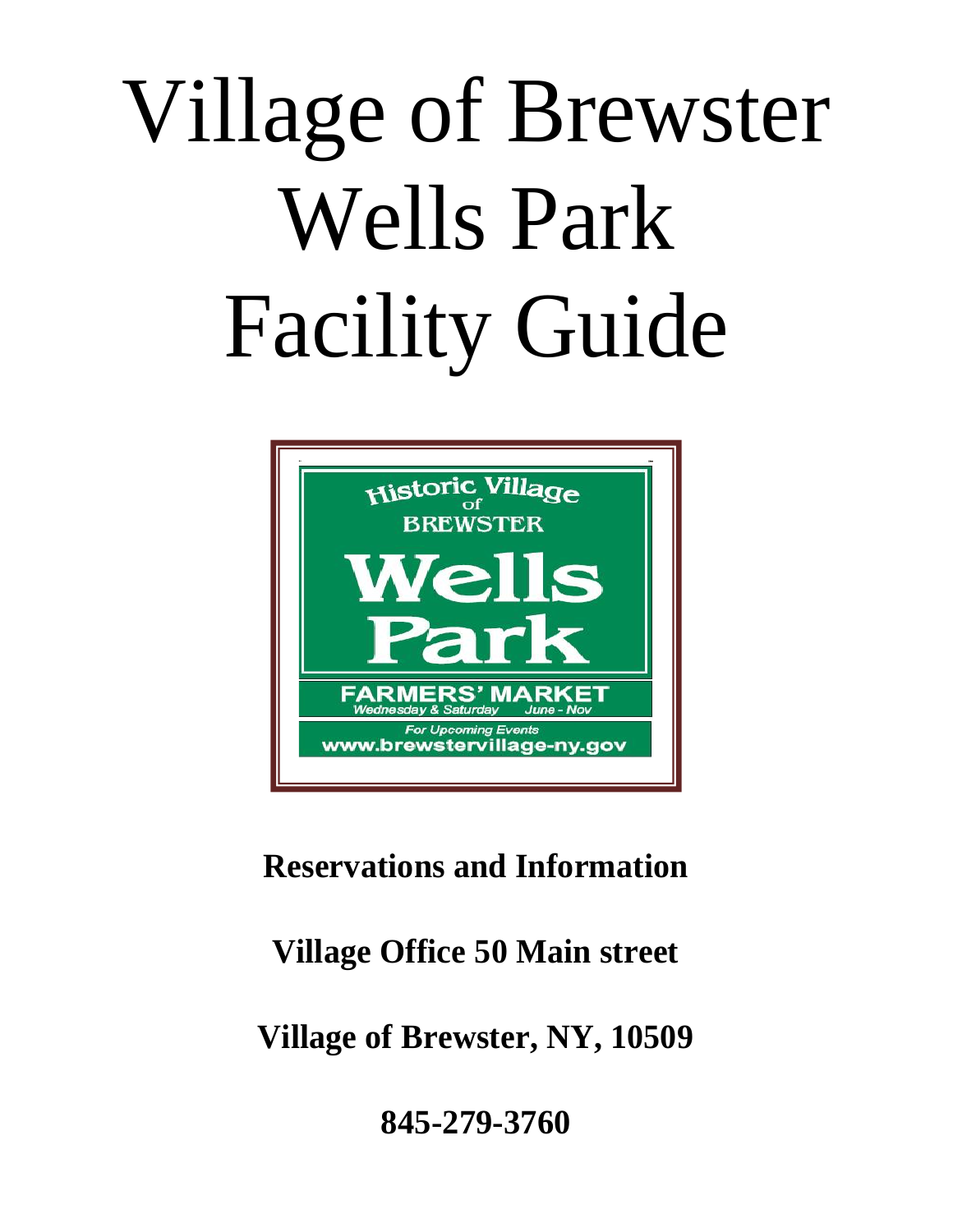## Facility Use Guide

Permits are required for group and family functions or parties. The Village of Brewster will issue approvals for rentals of Wells Park. The Parks Commissioner and/or Village of Brewster Board of Trustees will make final approvals on all rentals once the application process has been completed.

## **RENTAL AVAILABILITY**

- 1. All fields, the stage area and tiered seating area in Wells parks will be available for rental from May 15th, weather and field conditions permitting, through October 31.
- 2. The Pavilion located at Wells Park is available for rental May 15th through October 31.

## **PERMIT PROCESS**

Applications must be received, complete with all required paperwork, forms and fees, 10 business days prior to requested use date. Applications received with less then 10 business days may not be approved.

Applications will be reviewed along with certifications of insurance by the Village Clerk's office.

Final approval, once all paperwork has been checked and approved, will come from the Parks commissioner or the Village Clerk's office.

## **INSURANCE REQUIREMENTS**

REQUIRED INSURANCE INCLUDES GENERAL LIABILITY INSURANCE IN THE AMOUNT OF \$1,000,000.00 PER OCCURANCE. Please note that the amount of insurance coverage required may vary depending upon the type of event. Insurance coverage must be in the amount required by the Village.

The certificates should list "the Village of Brewster as certificate holder and additional insured along with its Board officers, employees and/or Volunteers as an additional insured on a primary noncontributory basis and waiver of subrogation applies."

### **WAIVER OF FEES**

A person or group may request that the rental fees be waived by the Village Board. A letter requesting the waiver of the fees, and the basis for such waiver, must be submitted to the Village Board **two months prior** to the requested rental date. **Fees will not be waived without prior approval from the Village Board.**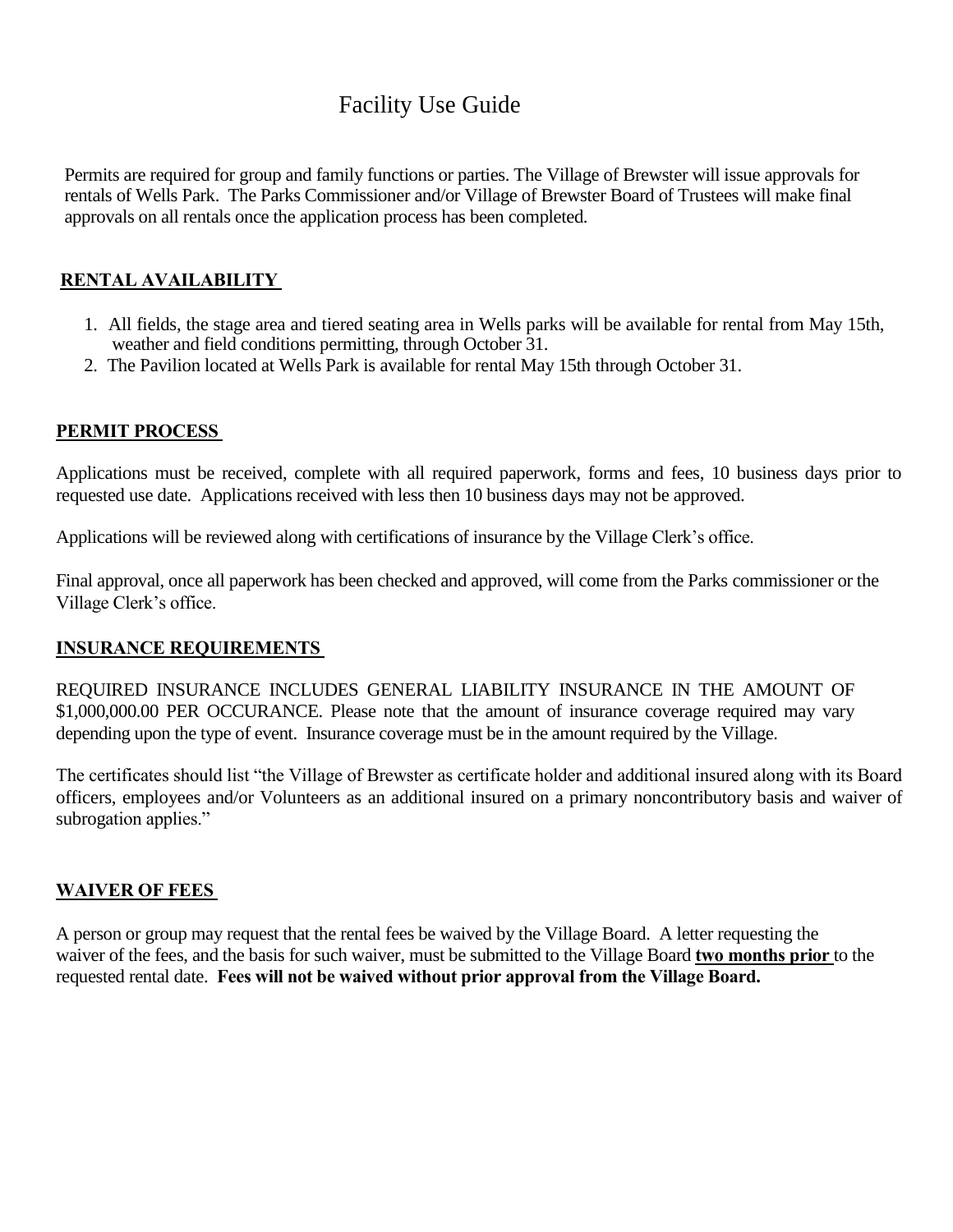## Village of Brewster Wells Parks

Single Use Facility Rental Agreement

| Date:                                                                                                                                                                                                               |
|---------------------------------------------------------------------------------------------------------------------------------------------------------------------------------------------------------------------|
|                                                                                                                                                                                                                     |
| Non-Profit: Yes _____ No ____                                                                                                                                                                                       |
|                                                                                                                                                                                                                     |
|                                                                                                                                                                                                                     |
|                                                                                                                                                                                                                     |
| Date of use______ time area is to be used: ________ to ______(Include set up and break down time)_____#of hours                                                                                                     |
| requested                                                                                                                                                                                                           |
| <b>Facility Requested:</b>                                                                                                                                                                                          |
| <b>Wells Park:</b><br>_____ Pavilion _______Stage __________Stage/Exercise ________ Tiered Area (movie or exercise)                                                                                                 |
|                                                                                                                                                                                                                     |
| Estimated Number of persons in attendance: ______Adults _____Children = Total: _____                                                                                                                                |
| $\_\_\#$ Cars expected.                                                                                                                                                                                             |
| Is event open to public?<br>Will there be a charge for admission/donation/contribution solicited?                                                                                                                   |
| If so, for what purpose will the proceeds be used?                                                                                                                                                                  |
| If needed, state what types and for what purpose?                                                                                                                                                                   |
| A COPY OF YOUR CERTIFICATE OF INSURANCE MUST BE SUBMITTED TO THE<br>VILLAGE CLERK ALONG WITH THIS COMPLETED FORM ALONG WITH REFUNDABLE DEPOSIT<br>AND PAYMENT. YOU WILL RECEIVE AN ACKNOWLEDGEMENT OF YOUR REQUEST. |
| <b>OFFICE USE ONLY</b><br>APPLICATION COMPLETE: ______________FEE PAID: ____________DEPOSIT: ____________ INSURANCE: ______                                                                                         |
| HOLD HARMLESS AGREEMENT: No scheduling conflict exists _______ Initial _______                                                                                                                                      |
| REQUEST APPROVED:<br>DENIED:                                                                                                                                                                                        |

Director of Recreation and Parks: \_\_\_\_\_\_\_\_\_\_\_\_\_\_\_\_\_\_\_\_\_\_\_\_\_\_\_\_\_\_\_\_\_\_\_\_\_ Date: \_\_\_\_\_\_\_\_\_\_\_\_\_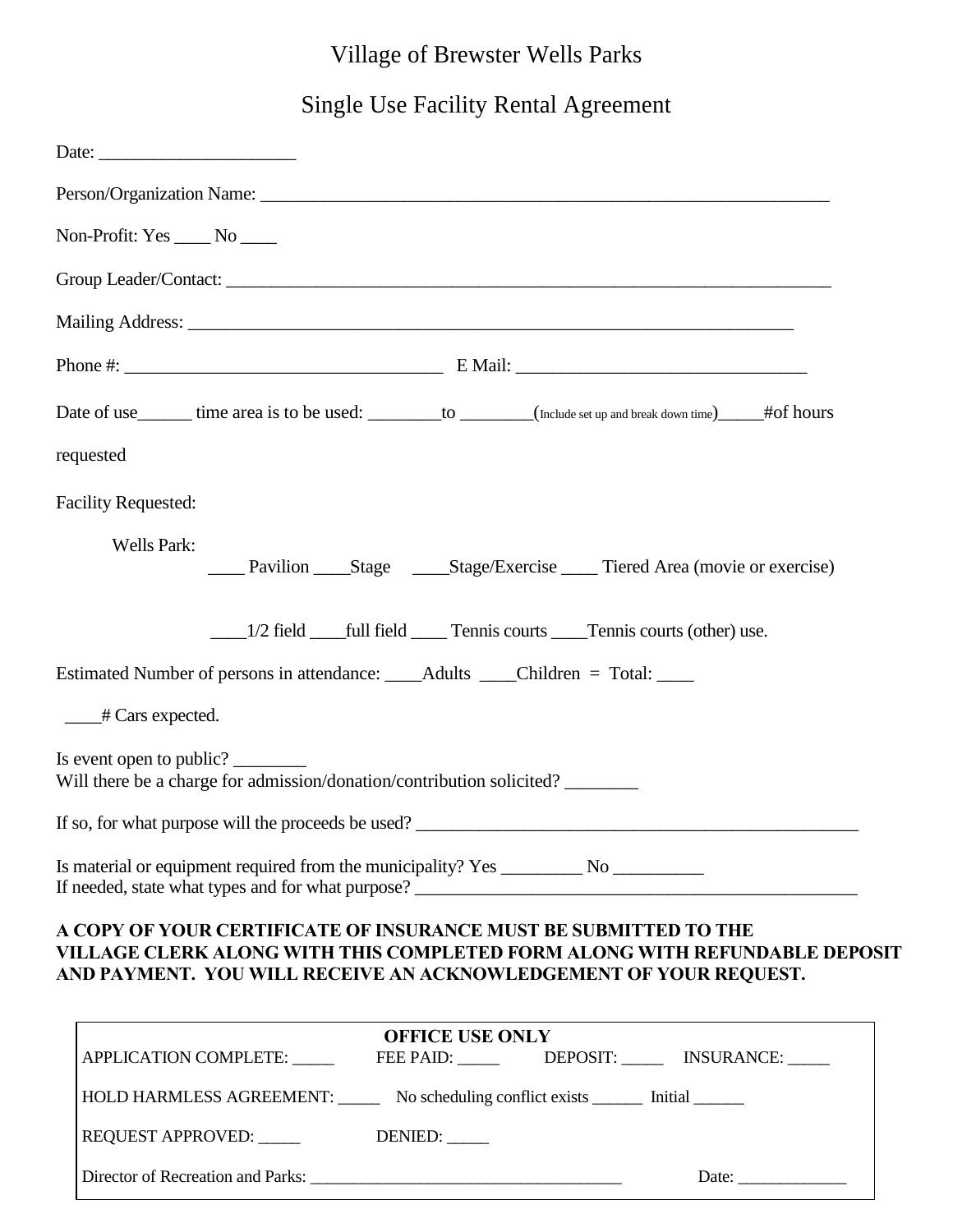# Wells Park

# Multiple Use Facility Rental Agreement

| Date: $\frac{1}{\sqrt{1-\frac{1}{2}}\sqrt{1-\frac{1}{2}}\sqrt{1-\frac{1}{2}}\sqrt{1-\frac{1}{2}}\sqrt{1-\frac{1}{2}}\sqrt{1-\frac{1}{2}}\sqrt{1-\frac{1}{2}}\sqrt{1-\frac{1}{2}}\sqrt{1-\frac{1}{2}}\sqrt{1-\frac{1}{2}}\sqrt{1-\frac{1}{2}}\sqrt{1-\frac{1}{2}}\sqrt{1-\frac{1}{2}}\sqrt{1-\frac{1}{2}}\sqrt{1-\frac{1}{2}}\sqrt{1-\frac{1}{2}}\sqrt{1-\frac{1}{2}}\sqrt{1-\frac{1}{2}}\sqrt{1-\frac{1}{2}}$ |                                                                                    |                                                                                                                                       |                                                                                |
|---------------------------------------------------------------------------------------------------------------------------------------------------------------------------------------------------------------------------------------------------------------------------------------------------------------------------------------------------------------------------------------------------------------|------------------------------------------------------------------------------------|---------------------------------------------------------------------------------------------------------------------------------------|--------------------------------------------------------------------------------|
| Name of Organization                                                                                                                                                                                                                                                                                                                                                                                          |                                                                                    |                                                                                                                                       | <b>Contact Person</b>                                                          |
| Type of class                                                                                                                                                                                                                                                                                                                                                                                                 |                                                                                    | <b>License Number</b>                                                                                                                 |                                                                                |
| Instructor                                                                                                                                                                                                                                                                                                                                                                                                    |                                                                                    | Address                                                                                                                               |                                                                                |
| <b>Instructor Home Phone</b>                                                                                                                                                                                                                                                                                                                                                                                  | Cell Phone                                                                         |                                                                                                                                       | Email                                                                          |
| <b>Start Time</b>                                                                                                                                                                                                                                                                                                                                                                                             | Dates of use                                                                       | #of hours per use                                                                                                                     | <b>Total Dates Requested</b>                                                   |
| <b>Facility Requested:</b><br><b>Wells Park:</b>                                                                                                                                                                                                                                                                                                                                                              |                                                                                    | 1/2 Field _____Full field ______ Tennis Court_____ Tennis courts (other)                                                              | Pavilion ______Stage ______Stage/Exercise _______Tiered Area Movie or Exercise |
|                                                                                                                                                                                                                                                                                                                                                                                                               | <b>Farmers Market</b>                                                              |                                                                                                                                       |                                                                                |
|                                                                                                                                                                                                                                                                                                                                                                                                               |                                                                                    | A COPY OF YOUR CERTIFICATE OF INSURANCE MUST BE SUBMITTED TO THE<br>AND PAYMENT. YOU WILL RECEIVE AN ACKNOWLEDGEMENT OF YOUR REQUEST. | VILLAGE CLERK ALONG WITH THIS COMPLETED FORM ALONG WITH REFUNDABLE DEPOSIT     |
|                                                                                                                                                                                                                                                                                                                                                                                                               | APPLICATION COMPLETE: FEE PAID:<br>HOLD HARMLESS AGREEMENT: ROSTER SUBMITTED: ____ | <b>OFFICE USE ONLY</b>                                                                                                                | DEPOSIT: ______ INSURANCE: _____                                               |
|                                                                                                                                                                                                                                                                                                                                                                                                               |                                                                                    | REQUEST APPROVED: _____ DENIED: _____ No scheduling conflict exists _______ Initial ______                                            |                                                                                |
|                                                                                                                                                                                                                                                                                                                                                                                                               |                                                                                    |                                                                                                                                       | Date: $\qquad \qquad$                                                          |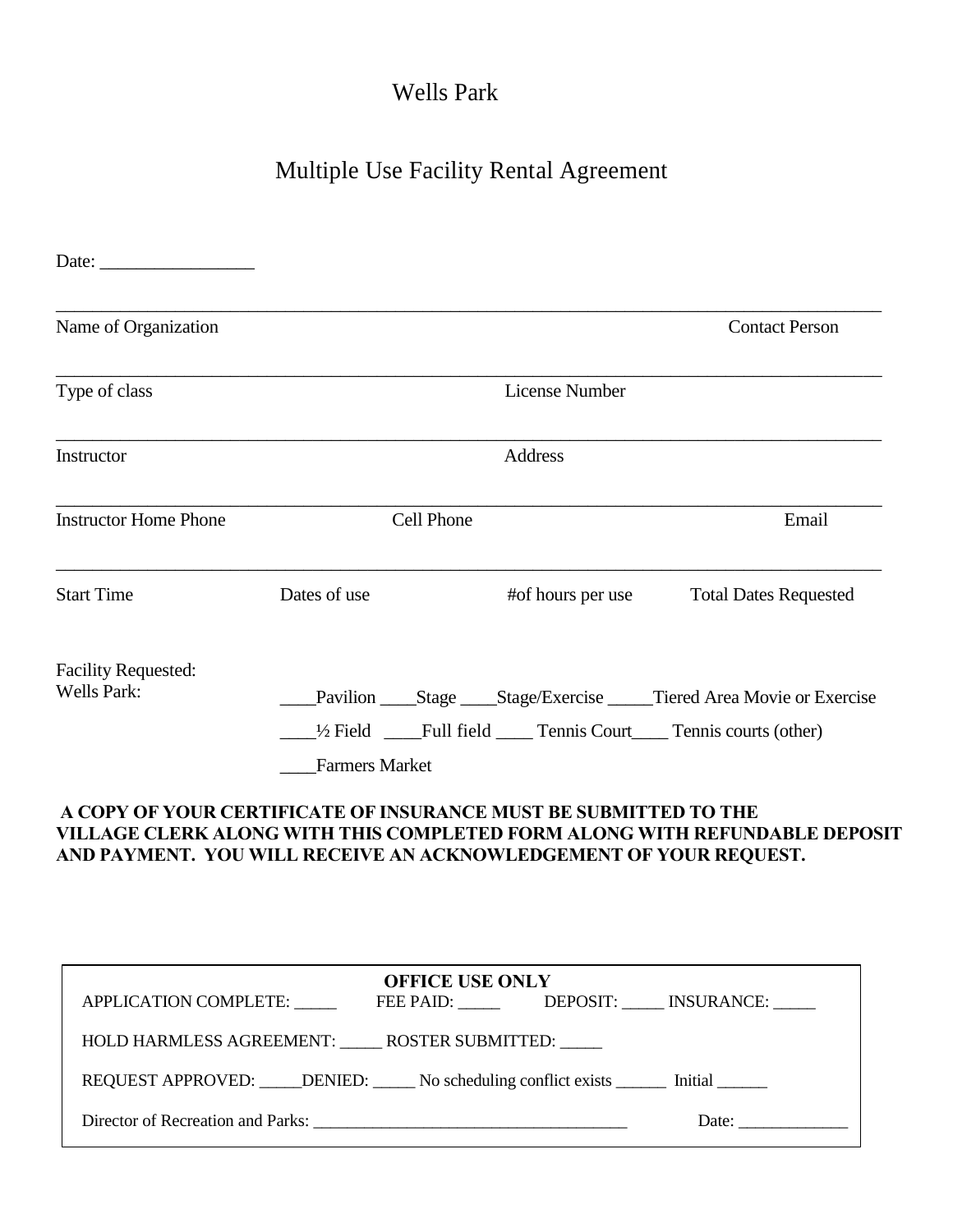## **FACILITY RENTAL FEES**

|                           |                                      |         |               | Discount | Normal  | <b>Additional hours</b> |
|---------------------------|--------------------------------------|---------|---------------|----------|---------|-------------------------|
|                           |                                      |         | Rental Length | Fee      | Fee     |                         |
| <b>Wells Park</b>         |                                      |         |               |          |         |                         |
|                           | Pavilion                             | 4 hours |               | N/A      | \$140   | \$35                    |
|                           | Tiered Movie area                    | 1 hour  |               | \$30     | \$35    | \$30/35                 |
|                           | Stage/Concert use                    | 4 hours |               | N/A      | \$124   | \$31                    |
|                           | Stage / Exercise class               | 1 Hour  |               | \$20     | \$25    | \$20/25                 |
|                           | $\frac{1}{2}$ Field                  | 4 hours |               | \$120    | \$124   | \$31                    |
|                           | <b>Full Field</b>                    | 4 Hours |               | \$140    | \$140   | \$35                    |
|                           | Single Event Vendor permits          |         |               | N/A      | \$35    | N/A                     |
|                           | Park, full day rental (10am to Dusk) |         |               | N/A      | \$1,500 | N/A                     |
|                           | <b>Farmers Market</b>                |         |               |          |         |                         |
| <b>Refundable Deposit</b> |                                      |         |               |          |         |                         |
|                           | Pavilion                             |         | \$100         |          |         |                         |
|                           | <b>Field Rental Single Use</b>       |         | \$45          |          |         |                         |
|                           | <b>Field Rental Multiple dates</b>   |         | \$100         |          |         |                         |
|                           | Stage/Tiered area Multiple Dates     |         | \$45          |          |         |                         |
|                           | Concert stage field use              |         | \$200         |          |         |                         |
|                           | Full day rental                      |         | \$500         |          |         |                         |
|                           |                                      |         |               |          |         |                         |

#### **To qualify for the Discount Fee: Booking of multiple dates**

#### HOLD HARMLESS AGREEMENT:

THE UNDERSIGNED has read the rules/and regulations of The Village of Brewster pertaining to the use of Wells Park Facilities, and agrees to abide by them. The undersigned further assumes all risks incident to its operation on said grounds and facilities and agrees not to sue the Village of Brewster for any injury to person or property occurring during the use of the lands and premises of Wells Park. The undersigned further agrees to indemnify the Village of Brewster and save it harmless from any and all claim or claims brought against it by or on behalf of any person, firm or corporation based upon any act or omission or any alleged negligence of the undersigned. This Agreement is made in consideration of the issuance of a permit to the undersigned permitting its requested operations by the undersigned on lands and premises of Wells Park, subject to all rules and regulations

The applicant understands that the Village of Brewster assumes no responsibility for injury or damage to persons or property related to any activities to be conducted at Wells Park. The applicant is aware that the Village of Brewster insurance does not apply to groups and their members using recreational facilities, as evidenced by the signature that appears on the attached application for the use of the Wells Park Facilities pertaining thereto.

At the conclusion of each activity for which permission to use park and recreational facilities has been granted to this applicant, it shall notify the Village of Brewster, in writing, of any repairs to any facilities that are required.

|                   | IN WITNESS WHEREOF, I have hereunto set my hand this |       | day of |
|-------------------|------------------------------------------------------|-------|--------|
|                   | 20                                                   | (Day) |        |
| (Month)           | (Year)                                               |       |        |
|                   |                                                      |       |        |
| (Legal Signature) |                                                      |       |        |
| (Printed Name)    |                                                      |       |        |
| Phone:            |                                                      |       |        |

| State  | of | <b>New</b>                                                                                                                                                                                                                                        | York)<br>)SS: |
|--------|----|---------------------------------------------------------------------------------------------------------------------------------------------------------------------------------------------------------------------------------------------------|---------------|
| County | of |                                                                                                                                                                                                                                                   |               |
| notary |    | On this, the_________ day of ___________. 20____. before me a                                                                                                                                                                                     | appeared      |
|        |    |                                                                                                                                                                                                                                                   |               |
|        |    | known to me (or satisfactorily proven) to be the<br>person whose name is subscribed to within this instrument. and<br>acknowledged that (s)he executed the same for the purposes therein<br>contained. In witness hereof, I hereunto set my hand. |               |

ANY GROUP WHOSE MEMBERS FAIL TO FOLLOW THE RULES AND REGULATIONS SET FORTH IN THE FACILITIES USE PACKET MAY HAVE ITS PRIVILEGE OF USING THE PARK AND ITS GROUNDS REVOKED AT ANY TIME THROUGH WRITTEN NOTICE BY THE RECREATION DIRECTOR. REINSTATEMENT OF THIS PRIVILEGE SHALL REQUIRE RE-APPLICATION AND RE-APPROVAL BY THE RECREATION DIRECTOR. MY SIGNATURE ABOVE ACKNOWLEDGES I HAVE RECEIVED AND REVIEWED THE FACILITIES USE PACKET. PLEASE ATTACH A COPY OF YOUR CERTIFICATE OF INSURANCE